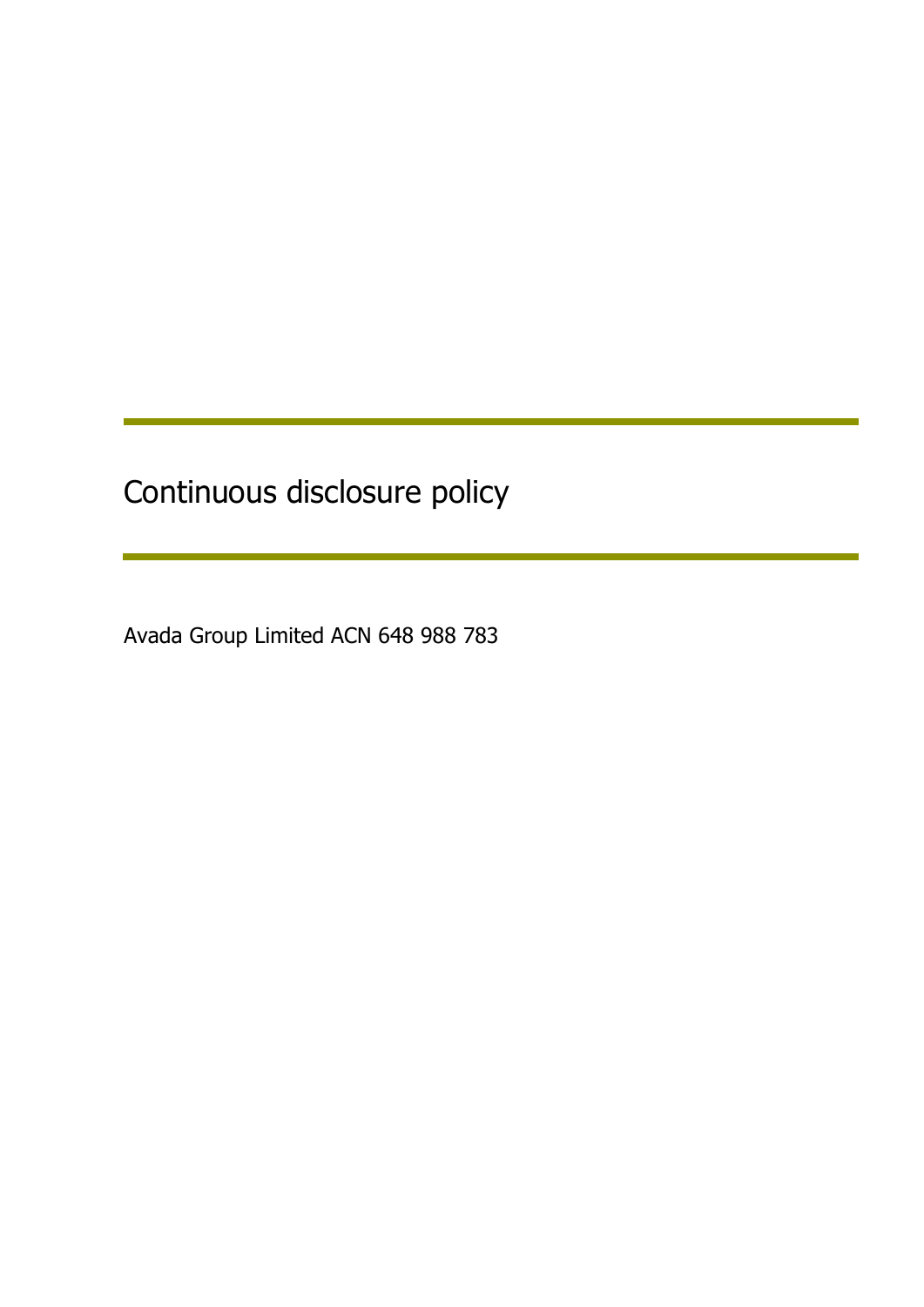# Table of contents

| 1 |      |                                                                           |                |  |
|---|------|---------------------------------------------------------------------------|----------------|--|
| 2 |      |                                                                           |                |  |
|   | 2.1  | Definitions                                                               | 1              |  |
|   | 2.2  | Interpretation                                                            | 2              |  |
| 3 |      |                                                                           |                |  |
|   | 3.1  | Price Sensitive Information                                               | 2              |  |
|   | 3.2  | Examples of Price Sensitive Information                                   | $\overline{2}$ |  |
| 4 |      |                                                                           |                |  |
|   | 4.1  | Need for this policy                                                      | 3              |  |
|   | 4.2  | Source of obligations                                                     | 3              |  |
|   | 4.3  | Liability provisions                                                      | 3              |  |
|   | 4.4  | Obligation to disclose Price Sensitive Information                        | 3              |  |
|   | 4.5  | Information which must be disclosed                                       | $\overline{4}$ |  |
|   | 4.6  | Exceptions to the disclosure requirements                                 | 4              |  |
|   | 4.7  | Meaning of confidentiality                                                | 5              |  |
|   | 4.8  | Applying the exceptions in practice                                       | 5              |  |
|   | 4.9  | Premature release of information to the public                            | 6              |  |
|   | 4.10 | False market                                                              | 6              |  |
|   | 4.11 | Requirement to disclose immediately                                       | 7              |  |
| 5 |      |                                                                           |                |  |
| 6 |      |                                                                           |                |  |
|   | 6.1  | Reporting relevant information                                            | 8              |  |
|   | 6.2  | Trading halts and voluntary suspensions                                   | 9              |  |
|   | 6.3  | Standing agenda item at Board and senior management meetings              | 9              |  |
|   | 6.4  | Guidance for officers considering whether information should be disclosed | 9              |  |
|   | 6.5  | Broader notification of continuous disclosure notices                     | 10             |  |
| 7 |      |                                                                           |                |  |
| 8 |      |                                                                           |                |  |
|   | 8.1  | One-on-one and group briefings                                            | 10             |  |
|   | 8.2  | Procedure for dealing with analyst, shareholder and investor queries      | 10             |  |
|   | 8.3  | Analyst reports and forecasts                                             | 11             |  |
|   | 8.4  | Market speculation                                                        | 11             |  |
|   | 8.5  | <b>Finance Arrangements</b>                                               | 11             |  |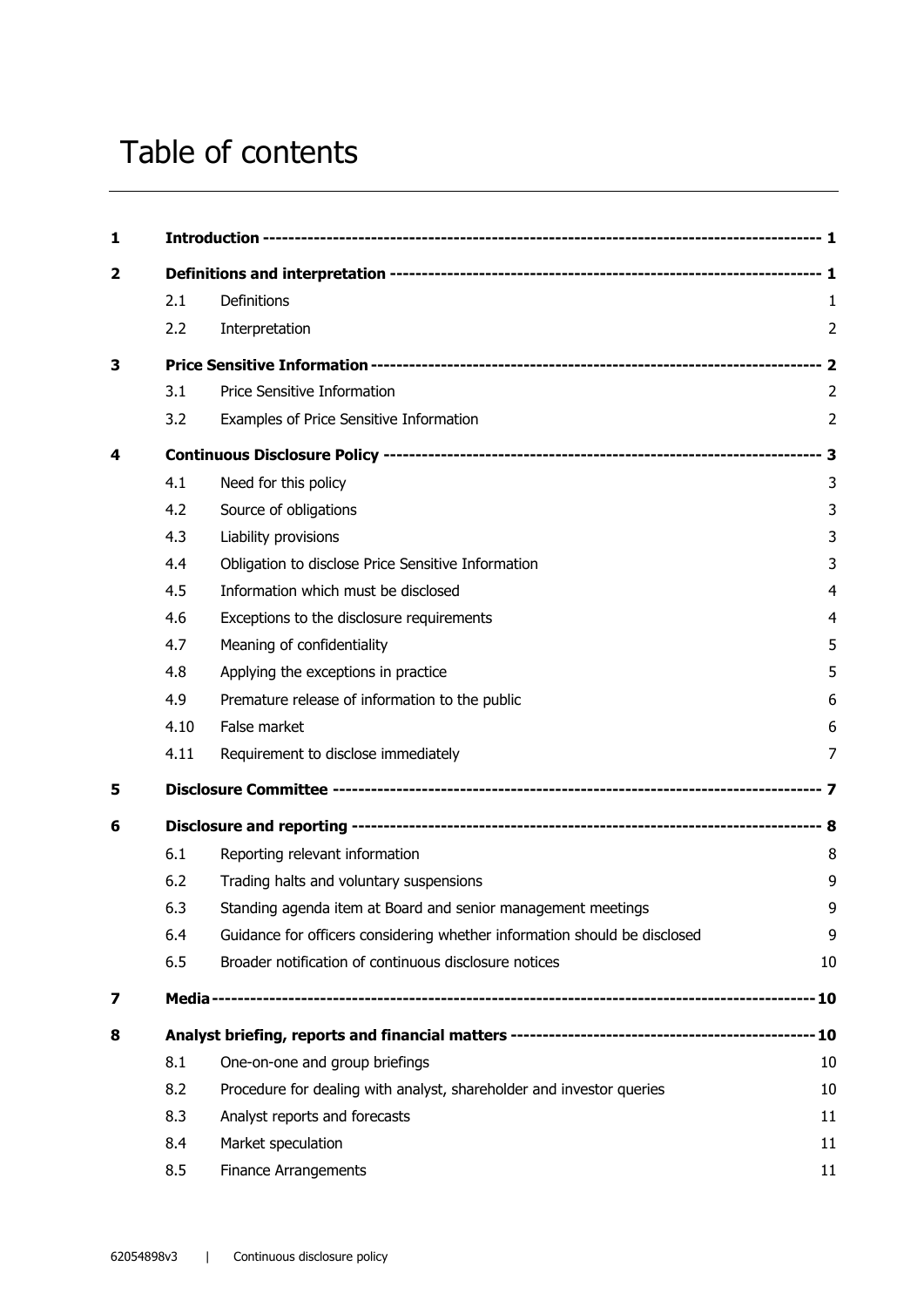| Continuous disclosure flowchart (clause 6.4(b)) |     |                             |    |  |  |
|-------------------------------------------------|-----|-----------------------------|----|--|--|
| --- 13                                          |     |                             |    |  |  |
|                                                 | 8.7 | Disclosure of presentations | 12 |  |  |
|                                                 | 8.6 | Margin loans by directors   | 12 |  |  |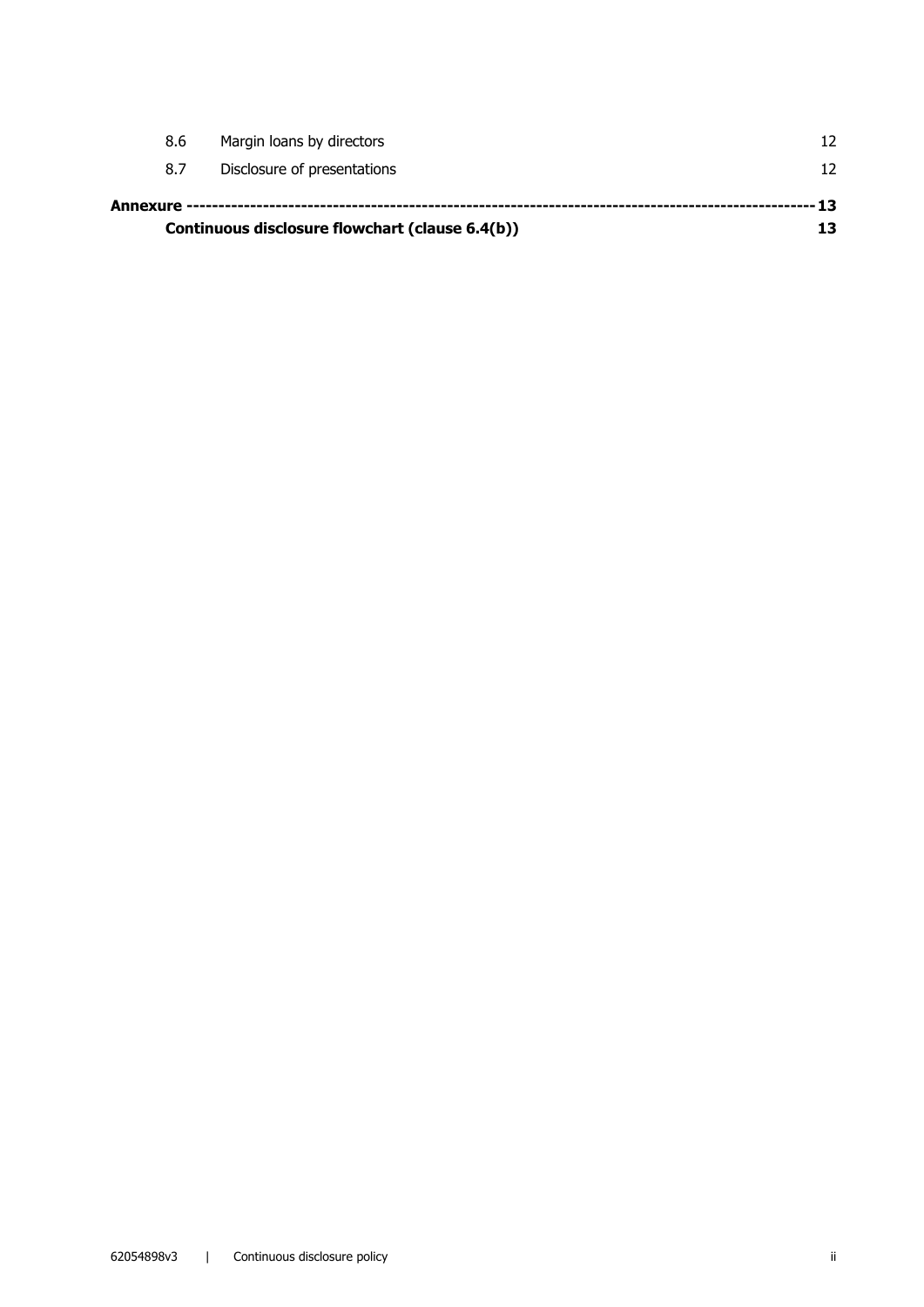# Continuous disclosure policy

Avada Group Limited ACN 648 988 783

# **1 Introduction**

- (a) Avada is a public company, listed on the ASX.
- (b) As an ASX listed company, Avada is required to comply with the 'continuous disclosure regime' entrenched by section 674 of the Corporations Act 2001 and by ASX Listing Rule 3.1. The continuous disclosure regime requires listed entities (such as Avada) to immediately disclose information which may materially affect the price or value of the entity's securities. The continuous disclosure regime reflects the expectation of investors and the market to have ready access to that type of information. This policy reflects how Avada will deal with its continuous disclosure obligations.

# **2 Definitions and interpretation**

#### **2.1 Definitions**

In this document:

| Term                                         | <b>Definition</b>                                                                                                                                                                                                   |
|----------------------------------------------|---------------------------------------------------------------------------------------------------------------------------------------------------------------------------------------------------------------------|
| <b>Adoption Date</b>                         | means the date this policy was adopted by the Board.                                                                                                                                                                |
| <b>ASIC</b>                                  | means the Australian Securities and Investments Commission.                                                                                                                                                         |
| <b>ASX</b>                                   | means ASX Limited ACN 008 624 691.                                                                                                                                                                                  |
| <b>ASX Listing Rules</b>                     | means the listing rules for the time being in force of ASX.                                                                                                                                                         |
| <b>Board</b>                                 | means the board of Directors.                                                                                                                                                                                       |
| <b>Chairman</b>                              | means the chairman of the Board, or in the absence of the<br>incumbent chairman, the deputy chairman.                                                                                                               |
| <b>CEO</b>                                   | means the executive officer (by whatever title known, whether<br>chief executive officer, managing director or otherwise) with sole<br>responsibility for the strategic and operational management of<br>the Group. |
| <b>CFO</b>                                   | means the chief financial officer or equivalent officer of the<br>Company (by whatever title known).                                                                                                                |
| <b>Company or Avada</b>                      | means Avada Group Limited ACN 648 988 783.                                                                                                                                                                          |
| <b>Company Secretary</b>                     | means the company secretary of Avada.                                                                                                                                                                               |
| <b>Continuous Disclosure</b><br>Announcement | means an announcement issued by the Company for the<br>purposes of disclosing information of the kind identified in<br>clause 4.2 of this Policy.                                                                   |
| <b>Corporations Act</b>                      | means <i>Corporations Act 2001</i> (Cth).                                                                                                                                                                           |
| <b>Director</b>                              | means a director of the Company.                                                                                                                                                                                    |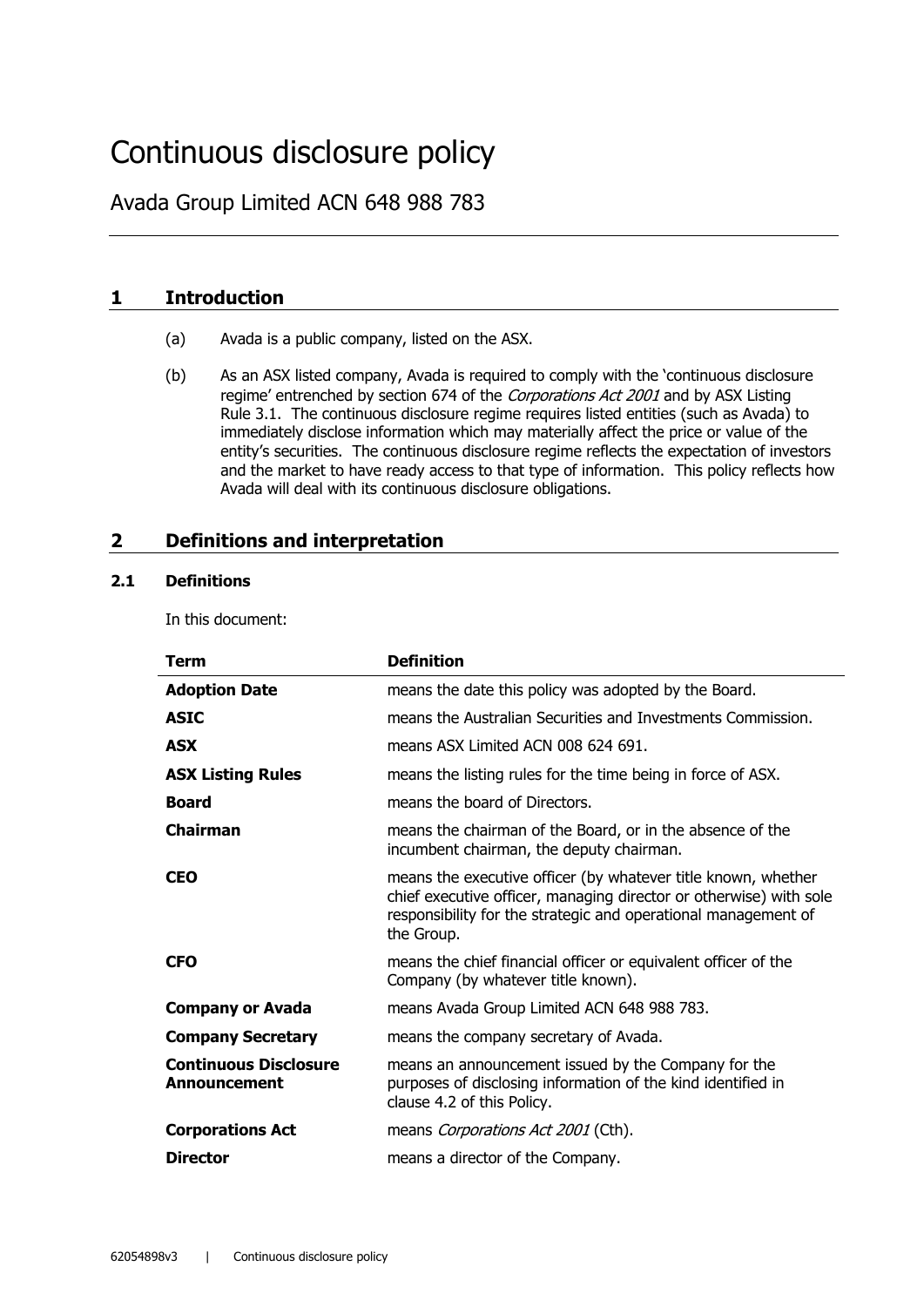| Term                                         | <b>Definition</b>                                                                                            |
|----------------------------------------------|--------------------------------------------------------------------------------------------------------------|
| <b>Disclosure Committee</b>                  | means the committee established under clause 5.                                                              |
| <b>Group</b>                                 | means the Company and its controlled entities.                                                               |
| <b>Policy</b>                                | means the policy contained in this document or in any amending<br>or replacement document of similar nature. |
| <b>Price Sensitive</b><br><b>Information</b> | has the meaning set out in clause 3.                                                                         |
| <b>Securities</b>                            | means any equity, debt or other securities of any kind issued by<br>the Company.                             |
| <b>Staff</b>                                 | means Directors, senior executives and employees of the<br>Company or the Group.                             |

#### **2.2 Interpretation**

Words not defined in this document which are given a meaning in the Corporations Act have the same meaning as in the Corporations Act.

### **3 Price Sensitive Information**

#### **3.1 Price Sensitive Information**

The Board has adopted the following meaning of Price Sensitive Information:

'Price Sensitive Information is any information concerning the Group that a reasonable person would expect to have a material effect on the price or value of Securities'.

#### **3.2 Examples of Price Sensitive Information**

- (a) The types of information that are likely to constitute Price Sensitive Information in relation to the Company is information that:
	- (i) relates to the affairs of the Company or the Group;
	- (ii) may give a person proposing to deal in Securities an advantage over other persons holding or dealing in Securities; and
	- (iii) if it were generally available, would be likely to materially affect the price of the Securities in question.
- (b) Information about the Company or the Group regarding any of the following subjects which is not publicly available might also constitute Price Sensitive Information:
	- (i) transactions that will lead to a significant change in the nature of scale of the Company's activities;
	- (ii) a material acquisition or disposal;
	- (iii) the granting or withdrawal of a material licence;
	- (iv) the entry into, variation or termination of a material agreement;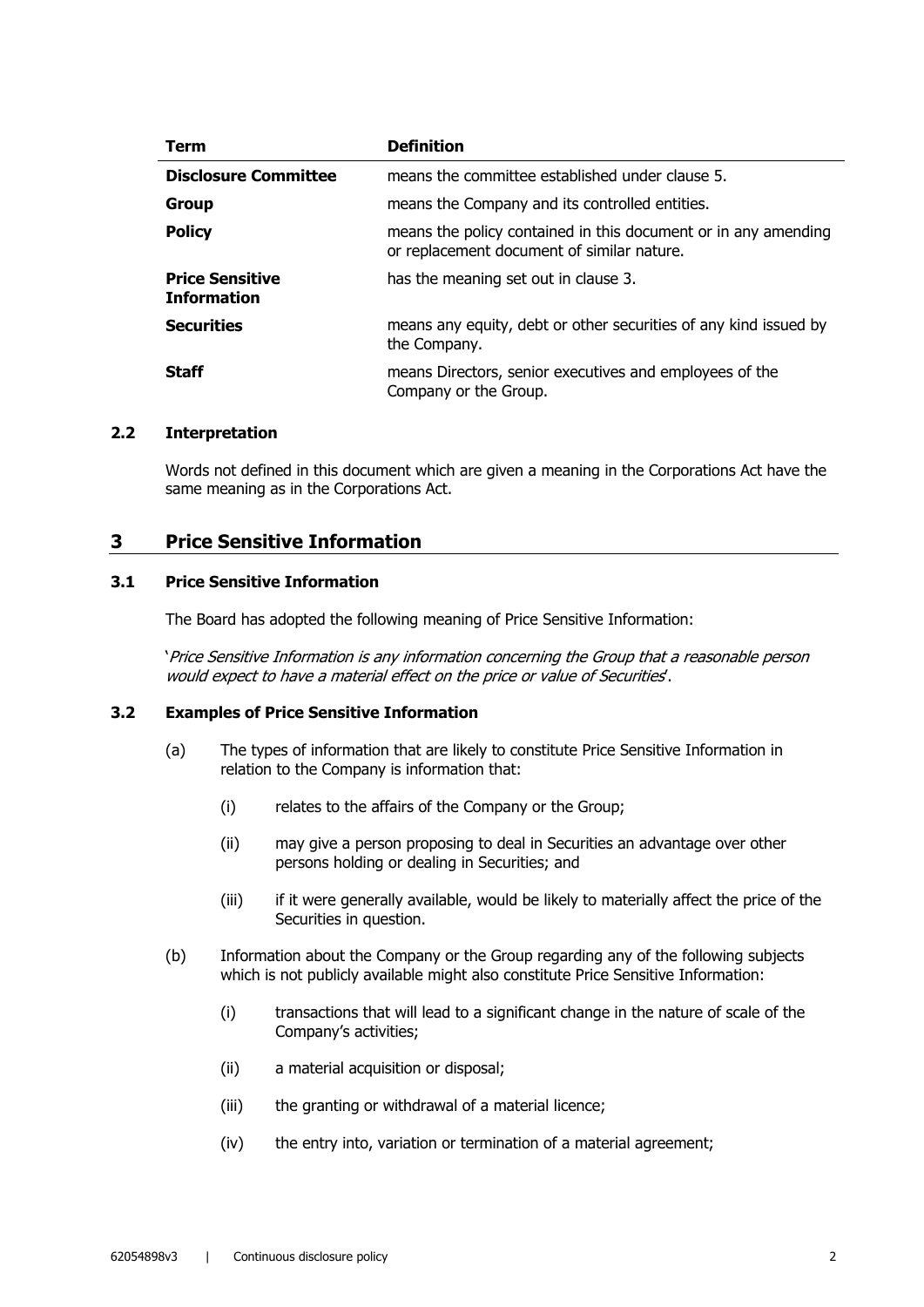- (v) becoming a plaintiff or defendant in a material law suit;
- (vi) the fact that the Company's earnings will be materially different from the market expectations;
- (vii) the appointment of a liquidator, receiver or administrator;
- (viii) the commission of an event of default under, or other event entitling a financier to terminate, a material financing facility;
- (ix) under subscriptions or over subscriptions to an issue of Securities;
- (x) giving or receiving a notice of intention to make a takeover; and
- (xi) any rating applied by a rating agency to the Company or its Securities and any change to such a rating.

# **4 Continuous Disclosure Policy**

#### **4.1 Need for this policy**

- (a) The law imposes various obligations on the Company to keep the market fully informed of Price Sensitive Information and to correct any material mistake or misinformation in the market. In the administration of this Policy, it will be for the Board (or the Disclosure Committee) to determine whether:
	- (i) information is or is likely to become Price Sensitive Information; and
	- (ii) disclosure of that information is required or an exception to disclosure applies.
- (b) This document sets out the policy and procedures adopted by the Board in order to comply with these obligations.
- (c) This policy will be periodically reviewed to check that it is operating effectively and whether any changes are required to be made to it.

#### **4.2 Source of obligations**

- (a) ASX Listing Rule 3.1 requires ASX listed entities to immediately disclose Price Sensitive Information to the market by notifying ASX (unless an exception applies).
- (b) ASX Listing Rule 3.1 is given legislative support by section 674 of the Corporations Act, which imposes statutory liability for its breach in certain circumstances.

#### **4.3 Liability provisions**

A contravention of the continuous disclosure obligations imposed by the Corporations Act can result in civil and criminal proceedings against both the Company and any person involved in the contravention.

#### **4.4 Obligation to disclose Price Sensitive Information**

The Company must immediately notify ASX of all Price Sensitive Information, unless an exception applies.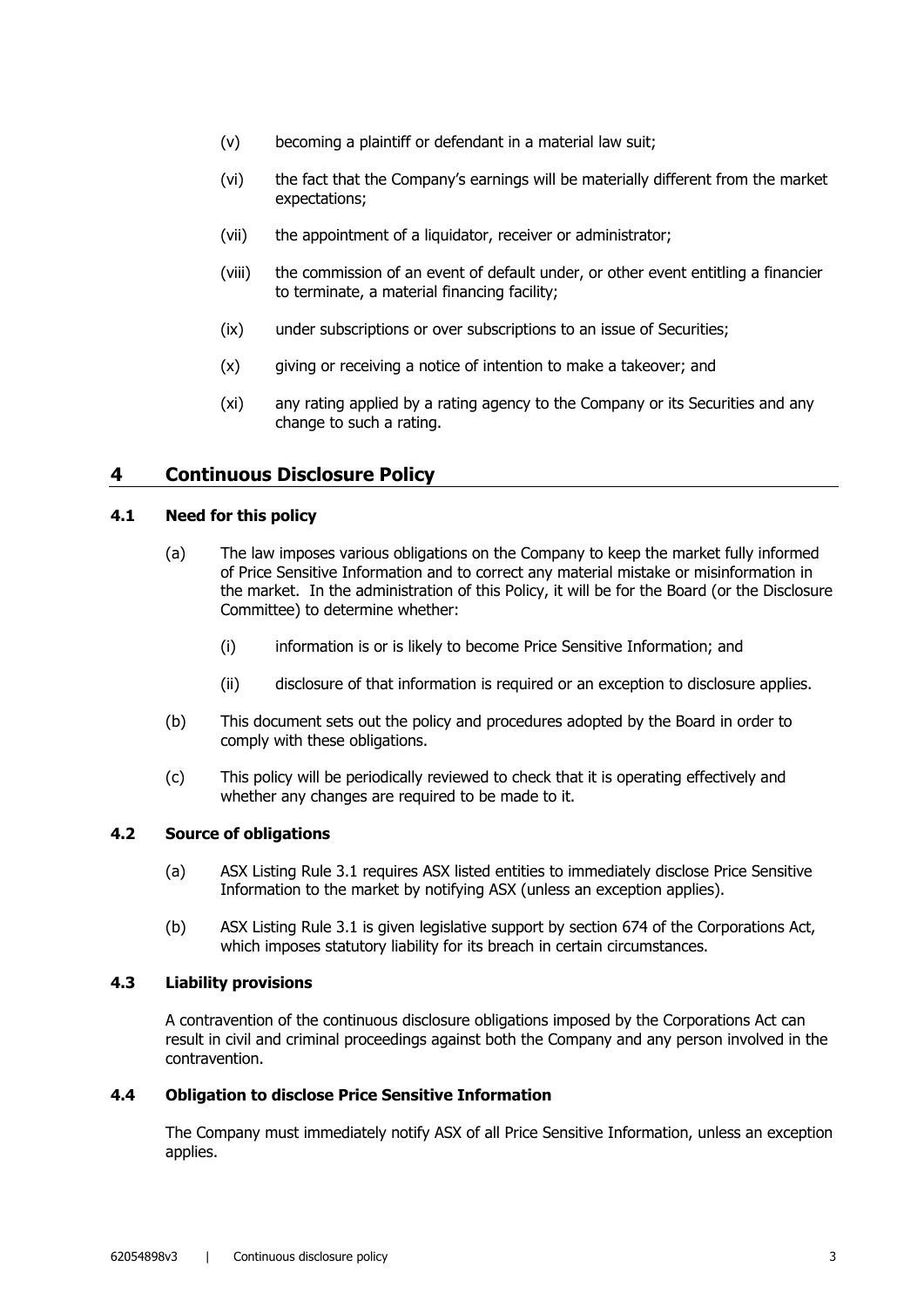#### **4.5 Information which must be disclosed**

There is also specific information which ASX has determined must be disclosed in accordance with ASX Listing Rules 3.4 to 3.21 (inclusive). No exceptions apply in relation to these matters. Examples of specific information that must be disclosed include:

- (a) certain information regarding the Company's capital, including a proposed issue of Securities, a reorganisation of capital and the establishment, deactivation, reactivation of, amended to, a dividend reinvestment plan (ASX Listing Rule 3.10);
- (b) a change to the exercise price of an option, or the number of underlying Securities over which an option is exercisable (ASX Listing Rule 3.11);
- (c) the outcome of each resolution put to a meeting of the Company's shareholders (ASX Listing Rule 3.13);
- (d) a change to the Company's address, telephone or fax number (ASX Listing Rule 3.14);
- (e) a change to the Company's auditor (ASX Listing Rule 3.16.3);
- (f) the material terms of, and any material variation to, any employment, service or consultancy agreement with the Company's CEO, Directors, or their related parties (ASX Listing Rule 3.16.4);
- (g) information about the beneficial ownership of Securities obtained under Part 6C.2 of the Corporations Act (ASX Listing Rule 3.17.2);
- (h) information about any meetings that have been requisitioned by the Company's shareholders (ASX Listing Rule 3.17A); and
- (i) a decision to pay, or not pay, a dividend or distribution (ASX Listing Rule 3.21).

#### **4.6 Exceptions to the disclosure requirements**

- (a) Disclosure under Listing Rule 3.1 is not required and does not apply to information where **each** of the following conditions is and remains satisfied in relation to the information:
	- (i) one or more of the following applies:
		- (A) it would be a breach of a law to disclose the information;
		- (B) the information concerns an incomplete proposal or negotiation;
		- (C) the information comprises matters of supposition or is insufficiently definite to warrant disclosure;
		- (D) the information is generated for the internal management purposes of the entity; or
		- (E) the information is a trade secret; **and**
	- (ii) the information is confidential and ASX has not formed the view that the information has ceased to be confidential; **and**
	- (iii) a reasonable person would not expect the information to be disclosed.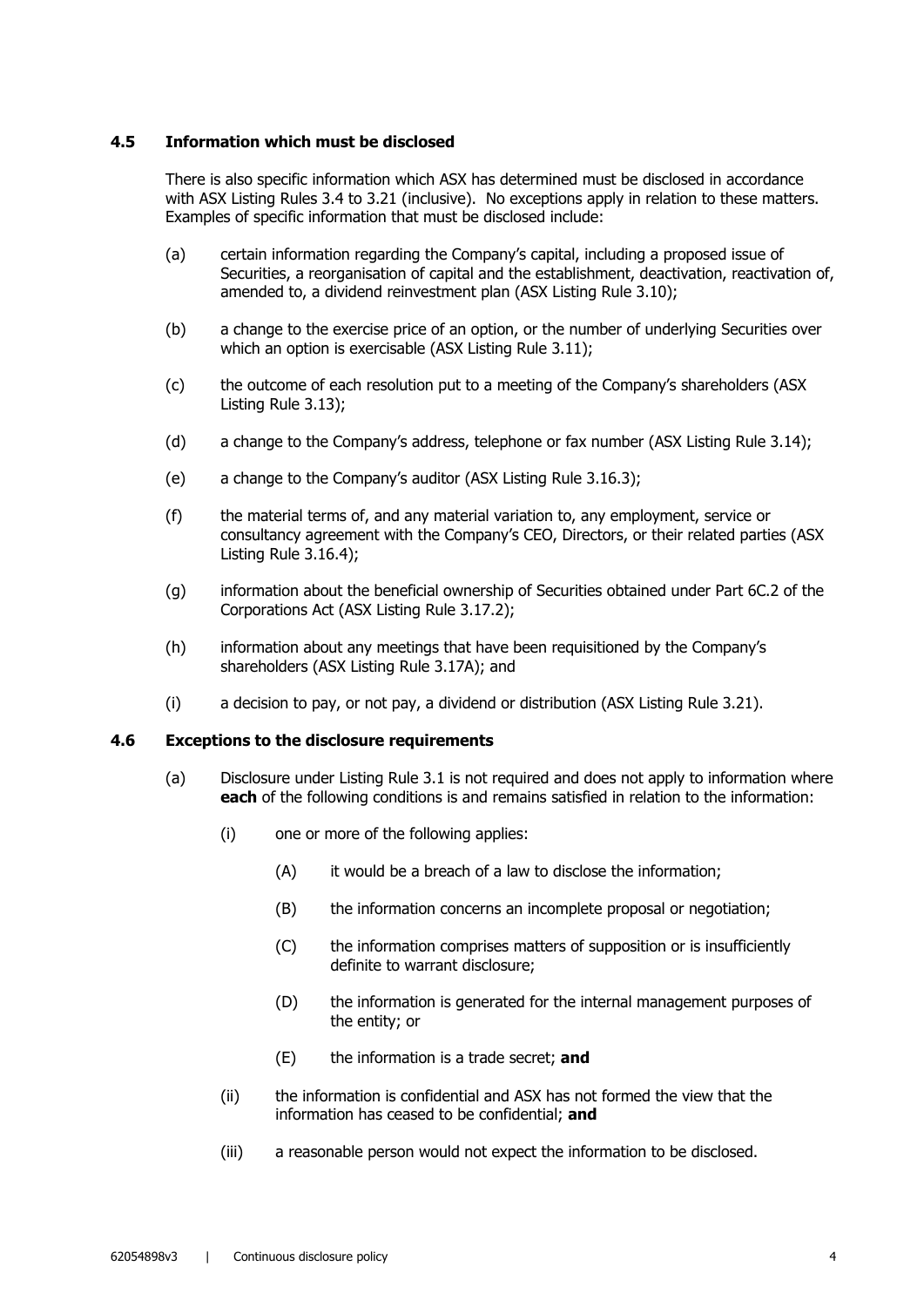(b) The exception operates only for as long as **all three conditions are satisfied**. If one or more of the requirements ceases to be satisfied, the exception no longer applies and the entity must disclose the information immediately in accordance with ASX Listing Rule 3.1.

#### **4.7 Meaning of confidentiality**

- (a) Information will be confidential so long as the Company has control over the use and disclosure of information. Confidentiality will not be lost if the Company gives confidential information to its advisers and financiers, or gives the information to a third party subject to a confidentiality arrangement.
- (b) ASX can form the view that confidentiality has been lost if all or part of the information becomes known with reasonable specificity, selectively, or generally, whether inadvertently or deliberately. For example, media speculation and market rumours may signal that confidentiality has been lost.
- (c) If ASX forms the view that confidentiality in respect of Price Sensitive Information has been lost, that information must be immediately disclosed.

#### **4.8 Applying the exceptions in practice**

- (a) Examples of the type of information that generally does not require disclosure (in reliance on the exceptions in ASX Listing Rule 3.1A) include:
	- (i) proposed acquisitions or disposals or other commercial arrangements in the process of negotiation;
	- (ii) internal budgets and forecasts;
	- (iii) management accounts;
	- (iv) business plans;
	- (v) internal market intelligence;
	- (vi) information prepared for lenders;
	- (vii) financing terms in the usual course; and
	- (viii) dispute settlement negotiations.
- (b) However, there may be a number of matters which are commercially sensitive, the disclosure of which would be detrimental to the Company and which may be required to be disclosed because they may not fall within the exceptions. Examples include:
	- (i) a serious claim against the Company, prior to commencement of proceedings;
	- (ii) an allegation or investigation by a regulatory body that is not being disputed by the Company;
	- (iii) information about a 'complete' proposal;
	- (iv) the terms of settlement of a dispute which the parties wish to keep confidential and which are not supported by a court order of confidentiality; and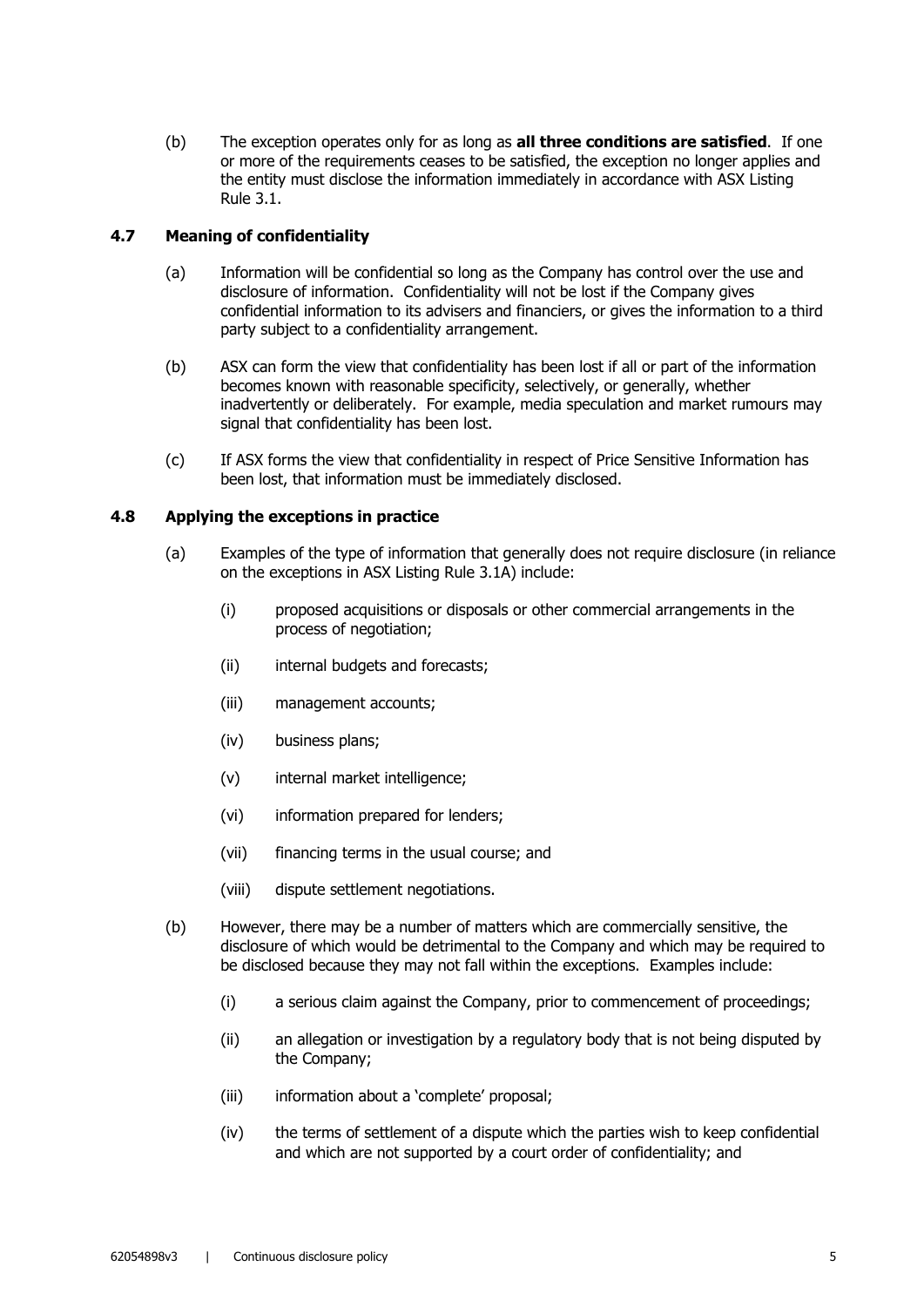- (v) material terms of a trading agreement with a major supplier or customer.
- (c) Whether information of this type falls within one of the exceptions will depend on the facts.

#### **4.9 Premature release of information to the public**

- (a) Avada must not publicly disclose Price Sensitive Information until it has given that information to ASX and has received an acknowledgment from ASX that the information has been released to the market.
- (b) In order to ensure that Price Sensitive Information is kept confidential until Avada has received an acknowledgment from ASX under clause 4.9(a), Avada should:
	- (i) establish internal systems that set out the standards of behaviour and procedure for handling Price Sensitive Information;
	- (ii) maintain a register of both internal and external people who are insiders on transactions that involve Price Sensitive Information;
	- (iii) provide training programs to employees on how to handle Price Sensitive Information; and
	- (iv) enter into confidentiality agreements before passing on Price Sensitive Information.

#### **4.10 False market**

- (a) If ASX considers that there is or is likely to be a false market in Securities and asks the Company to give it information to correct or prevent a false market, the Company must give ASX the information needed to correct or prevent the false market.
- (b) The obligation to give information requested by ASX to correct a false market applies regardless of whether the exception in Listing Rule 3.1A otherwise applied in respect of that information.
- (c) An example of a circumstance where ASX would be likely to consider a false market exists include where:
	- (i) the Company has information that has not been released to the market because it is relying on Listing Rule 3.1A;
	- (ii) there is a reasonable rumour or media comment in relation to the Company that has not been confirmed, denied or clarified by the Company; and
	- (iii) there is evidence that the rumour or comment is having, or ASX forms the view that it is likely to have, an impact on the price of the Company's securities.
- (d) In order to ensure that there is at all times a fair and balanced market in Avada' shares and other securities, Avada should:
	- (i) release to the market information required to correct a false market, whether or not a request has been received from ASX;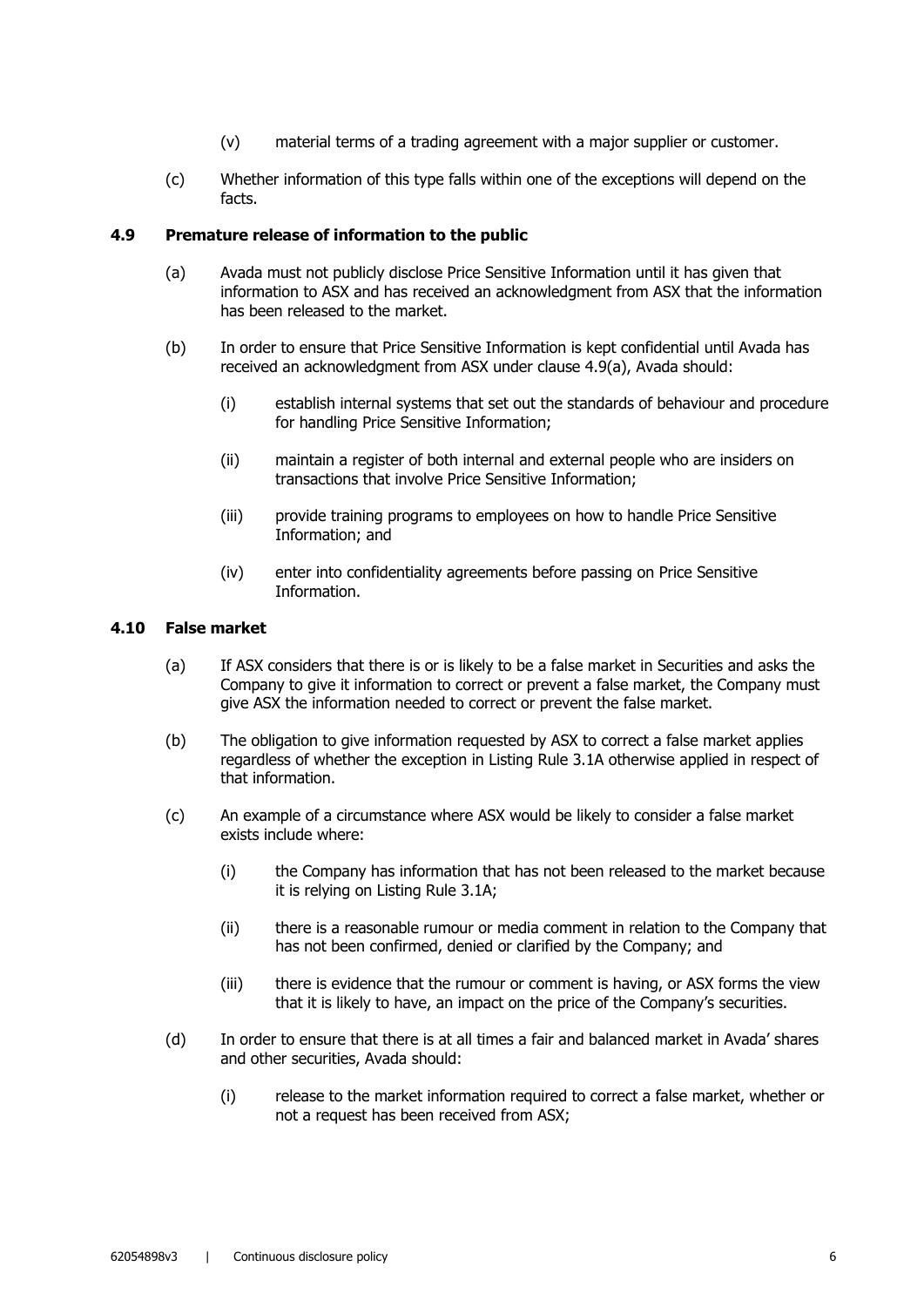- (ii) provide the market with balanced and factual commentary on Avada's financial results to ensure that Avada's investors are able to make an informed assessment of Avada's activities and results; and
- (iii) where appropriate, request a trading halt from ASX, in accordance with clause 6.2, to prevent trading in the Company's securities by an inefficient and uninformed market until the Company can make an announcement to the market.

#### **4.11 Requirement to disclose immediately**

- (a) ASX has given guidance that the obligation to disclose Price Sensitive Information 'immediately' does not mean that the information has to be disclosed instantaneously. In the context of continuous disclosure it means acting 'promptly and without delay'.
- (b) Acting promptly and without delay means attending to something as quickly as it can be done in the circumstances and not deferring, postponing or putting it off until a later time.
- (c) Accordingly, if the obligation to disclose is triggered overnight or on the weekend (or other time when the market is closed), it is generally sufficient for the Company to provide the information for release before trading resumes. However, the relevant information should be brought to the attention of the CEO or Company Secretary as soon as possible.
- (d) The Company must act particularly quickly to correct a false market in accordance with clause 4.10, if there is a sudden and significant movement in the price or volume of trading, or if the information is especially damaging and likely to cause a significant fall in the Company's share price.

# **5 Disclosure Committee**

- (a) The Board has established a committee which is primarily responsible for the Company's continuous disclosure obligations and administering this Policy (**Disclosure Committee**).
- (b) The Disclosure Committee is comprised of the following executives (or other members as the Board determines appropriate from time to time):
	- (i) the CEO;
	- (ii) a non-executive director; and
	- (iii) the Company Secretary.
- (c) The responsibilities of the Disclosure Committee include:
	- (i) ensuring that all of Avada's announcements are accurate, balanced and expressed in a clear and objective manner that allows investors to asses the impact of the information when making investment decisions;
	- (ii) communicating with ASX;
	- (iii) monitoring the Company's compliance with its continuous disclosure obligations;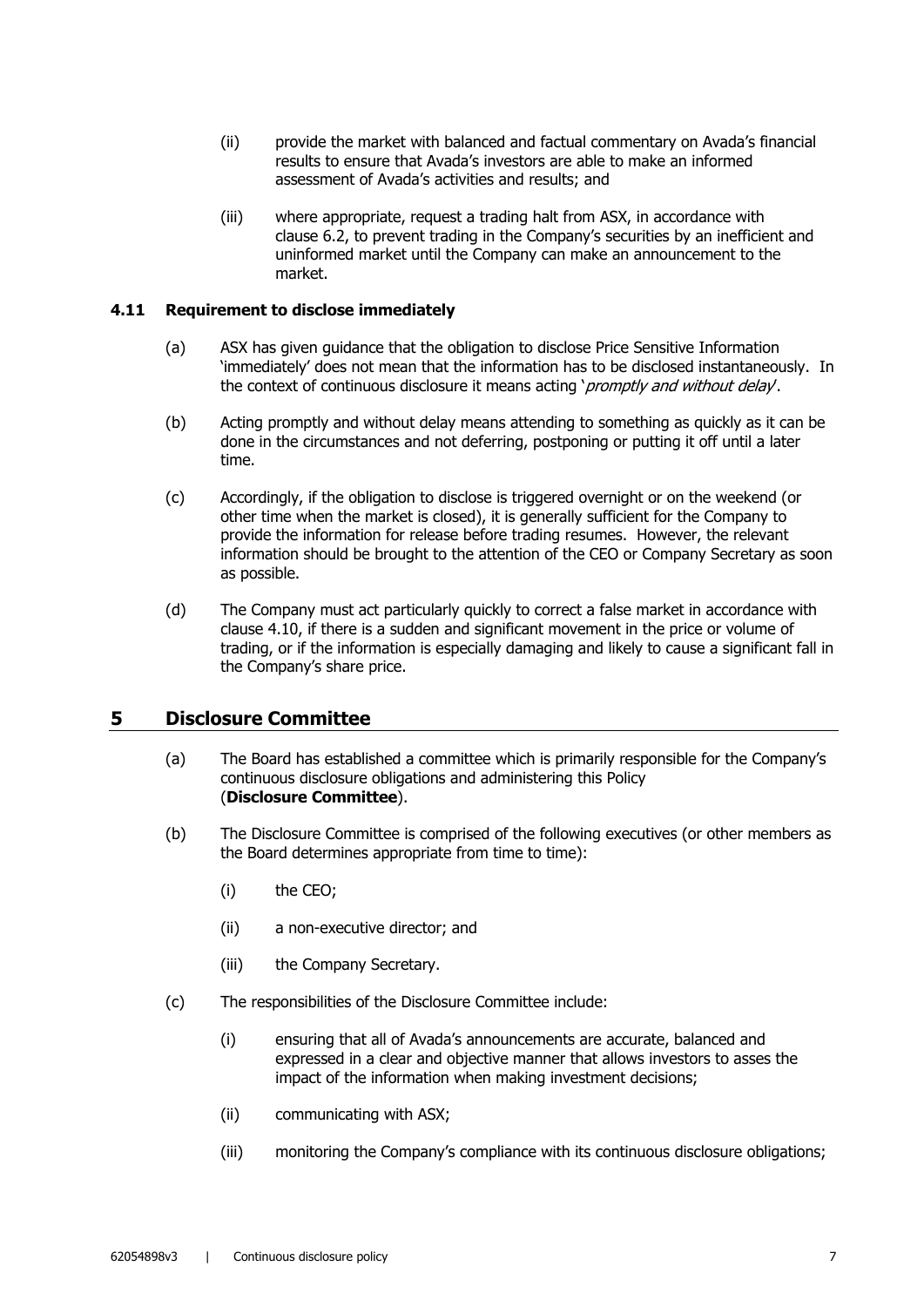- (iv) ensuring adequate processes and controls are in place for the identification, reporting and disclosure of Price Sensitive Information in a timely manner;
- (v) ensuring that Staff are educated on the Policy and the internal reporting processes and controls;
- (vi) making recommendations to the Board about this Policy; and
- (vii) where requested to do so, reviewing media announcements proposed to be made by the Company (irrespective of whether they contain Price Sensitive Information) and making recommendations (if any) as to content.
- (d) The Disclosure Committee must meet as frequently as required to discharge its responsibilities under this Policy, and may make any rules and regulations for the conduct of its meetings as it thinks fit.
- (e) The members of the Disclosure Committee may nominate alternates with authority to act in their place in the event that they are otherwise unable to act. In particular, in circumstances where it is likely that one or more members of the Disclosure Committee are likely to be absent or otherwise unable to act, appropriate alternative arrangements should be put in place.

# **6 Disclosure and reporting**

#### **6.1 Reporting relevant information**

- (a) When any of the Directors, executive officers or other Staff members become aware of information which they believe may need to be disclosed, they should immediately advise full details to a member of the Disclosure Committee.
- (b) The Disclosure Committee will then meet and take the following steps:
	- (i) review the information and assess whether it is Price Sensitive Information and whether disclosure is required or an exception applies;
	- (ii) prepare a draft Continuous Disclosure Announcement;
	- (iii) inform and consult with the Board in relation to the Price Sensitive Information and draft Continuous Disclosure Announcement, as appropriate; and
	- (iv) where reasonably possible, obtain the approval for the Continuous Disclosure Announcement from the Board and then release the same.
- (c) In relation the procedure outlined in clause 6.1(b) at least two members of the Disclosure Committee must be consulted and review any information that may be Price Sensitive Information and require a Continuous Disclosure Announcement to be released.
- (d) It shall be the responsibility of the Disclosure Committee to ensure that the potential making of a Continuous Disclosure Announcement is brought to the attention of other Directors, to enable receipt of their comments (if any) before a Continuous Disclosure Announcement is issued.
- (e) It should be noted, however, that the obligation to notify ASX of Price Sensitive Information is an obligation to **notify immediately**, and therefore Disclosure Committee may not be able to wait for a Board meeting before making a Continuous Disclosure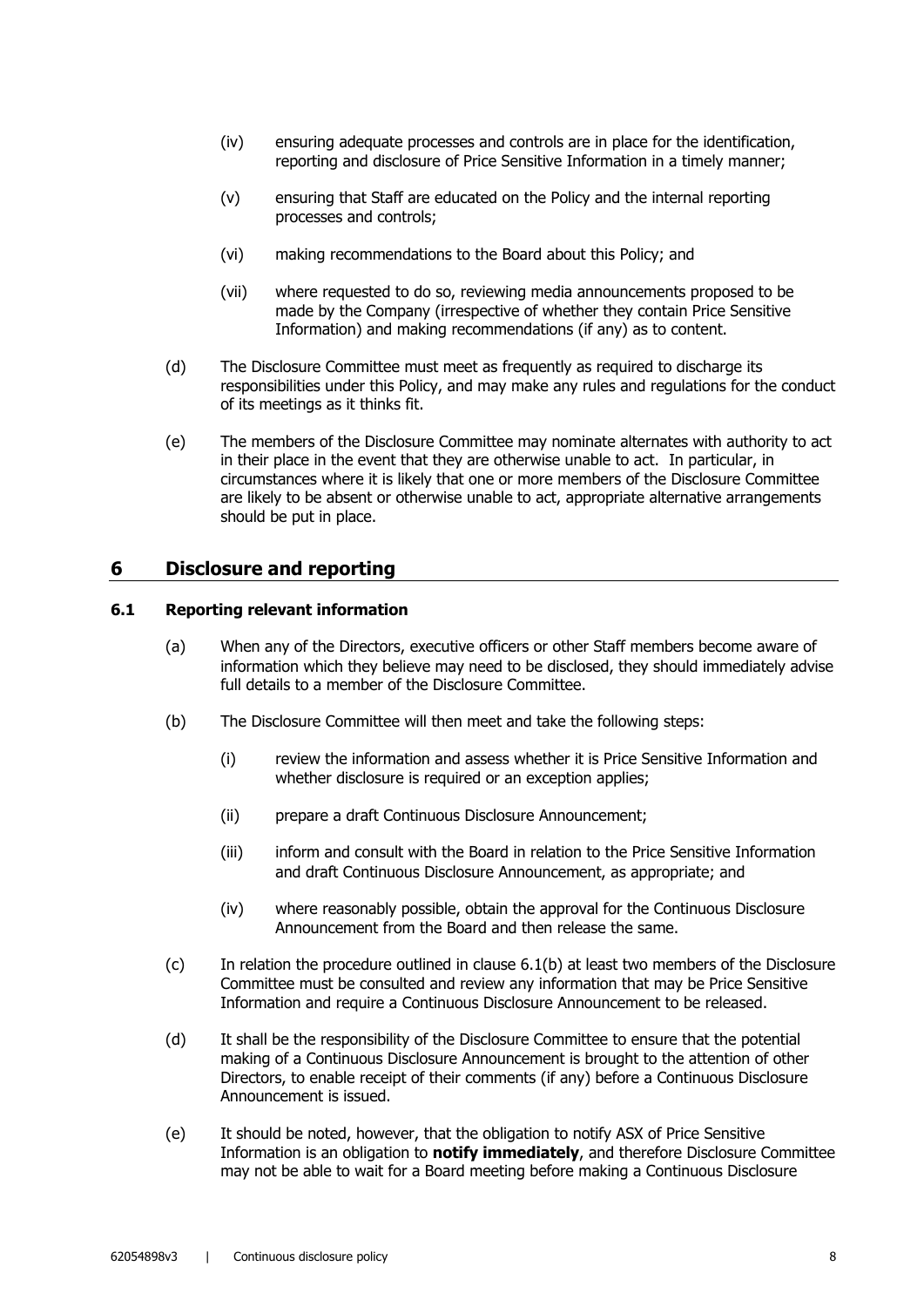Announcement. If this is the case, the Continuous Disclosure Announcement must have been reviewed and approved by no less than two members of the Disclosure Committee.

#### **6.2 Trading halts and voluntary suspensions**

- (a) The Company recognises that in certain circumstances it may be appropriate for the Company to request a trading halt from ASX. This may include instances where:
	- (i) confidential information about the Company has inadvertently been made public and has created a false market or is particularly damaging to the Company (or both), and further time is required to enable the Company to prepare an appropriate announcement; or
	- (ii) the Company is preparing to make a major announcement and is concerned to prevent speculative or insider trading.
- (b) If such a circumstance arises only the CEO or Company Secretary, acting in consultation with the Chairman, can authorise a request for a trading halt.
- (c) The Company will prepare and utilise trading halt request templates in order to ensure that a trading halt can be obtained from ASX as soon as possible, if required.
- (d) If the Company does not expect to be able to make an announcement regarding the relevant Price Sensitive Information within the usual two trading days permitted for the trading halt, the Company will also consider whether a voluntary suspension on the trading of Securities is more appropriate.

#### **6.3 Standing agenda item at Board and senior management meetings**

- (a) Continuous disclosure must be a standing agenda item at Board meetings.
- (b) Prior to each Board meeting, the Company Secretary must contact each executive officer, and any other appropriate person to confirm that there is no information requiring disclosure.

#### **6.4 Guidance for officers considering whether information should be disclosed**

(a) Directors, executive officers and other Staff should consider the following questions in determining whether information should be disclosed:

> 'Would this information influence my decision to buy or sell Securities at their current market price?'

'Would I feel exposed to an action for insider trading if I were to buy or sell Securities at their current market price, knowing this information had not been disclosed to the market?

(b) In most cases, whether information must be disclosed will be self evident on a simple application of the basic criteria: 'Is it price sensitive? If so, do any of the exceptions apply?' However, there will be instances where it is unclear whether the information needs to be disclosed. In these cases, it may be helpful to assess the information by reference to the flowchart set out in the Annexure.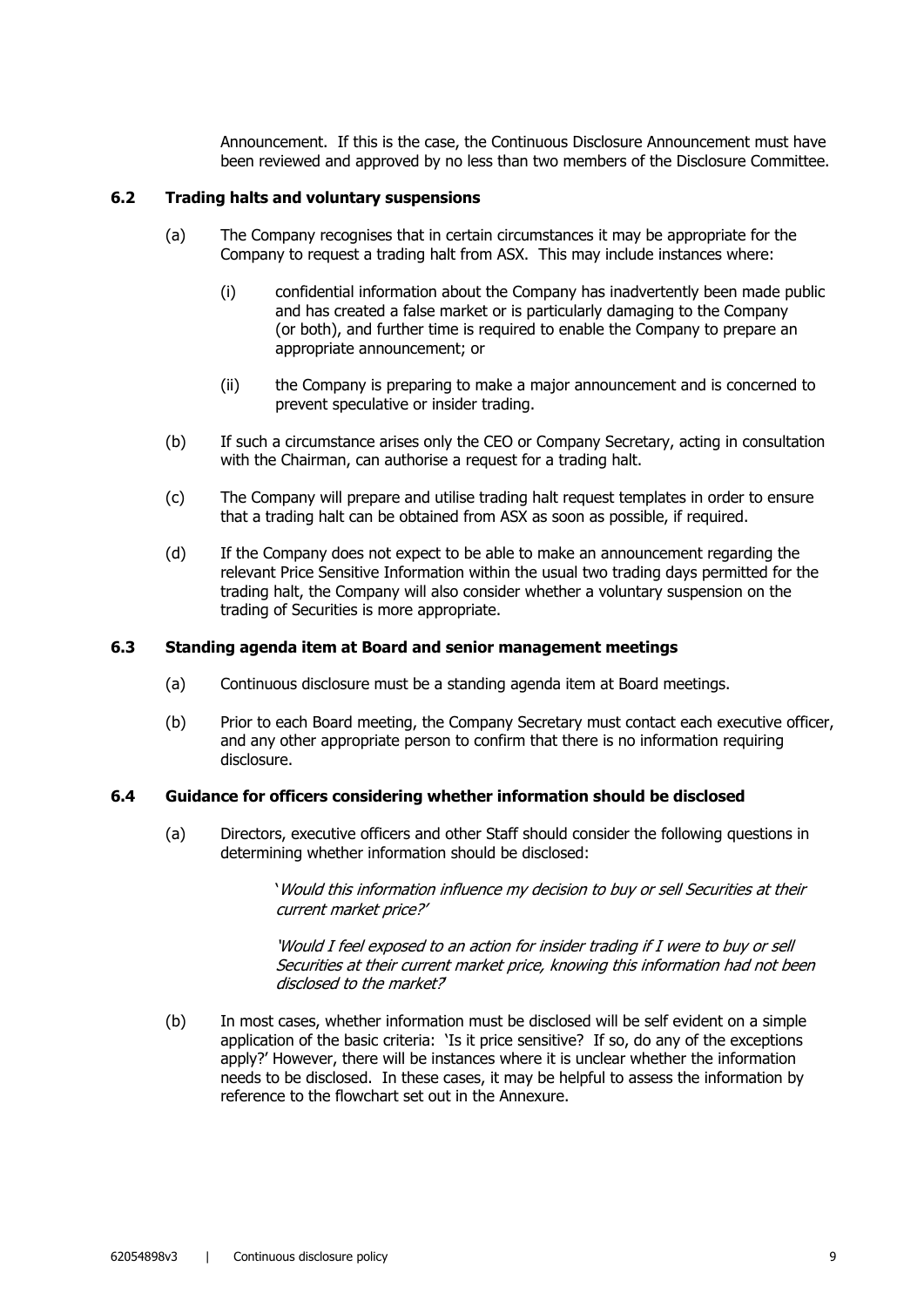#### **6.5 Broader notification of continuous disclosure notices**

The Disclosure Committee shall ensure that internal procedures are adopted so that each Continuous Disclosure Announcement issued by the Company is immediately displayed on the Company's website.

# **7 Media**

- (a) Avada must not provide information to the media that contains material or Price Sensitive Information until Avada has given the information to ASX and received an acknowledgment that ASX has released it to the market.
- (b) Where the Board considers it appropriate, the media may be invited to participate in Avada's presentations to investors and analysts.
- (c) Press releases should be honest, fair and consistent with the terms of this policy.

# **8 Analyst briefing, reports and financial matters**

#### **8.1 One-on-one and group briefings**

- (a) One-on-one and group briefings between the Company and investors or analysts must be restricted to discussion of previously disclosed information.
- (b) A member of the Disclosure Committee should be present at all one-on-one and group briefings to ensure that no undisclosed Price Sensitive Information is discussed.
- (c) Where it is not possible for a member of the Disclosure Committee to attend a one-onone group briefing:
	- (i) a member of the Disclosure Committee must be fully briefed immediately after that briefing to determine whether any Price Sensitive Information may have been inadvertently disclosed; and
	- (ii) where any Director, executive officer or other Staff member of the Company who participated at that briefing considers that a matter was raised that might constitute a previously undisclosed price-sensitive matter, they must immediately refer that matter to a member of the Disclosure Committee.
- (d) If a member of the Disclosure Committee considers that Price Sensitive Information was inadvertently disclosed at a briefing, the Company must immediately release that information to ASX.
- (e) Information provided to analysts and investors during a one-on-one or group briefing (such as PowerPoint slides) must be provided to ASX for release to the market and posted on the Company's website as soon as practical.

#### **8.2 Procedure for dealing with analyst, shareholder and investor queries**

- (a) In responding to analyst, shareholder and investor queries, an authorised spokesperson must:
	- (i) only discuss information that has been publically released;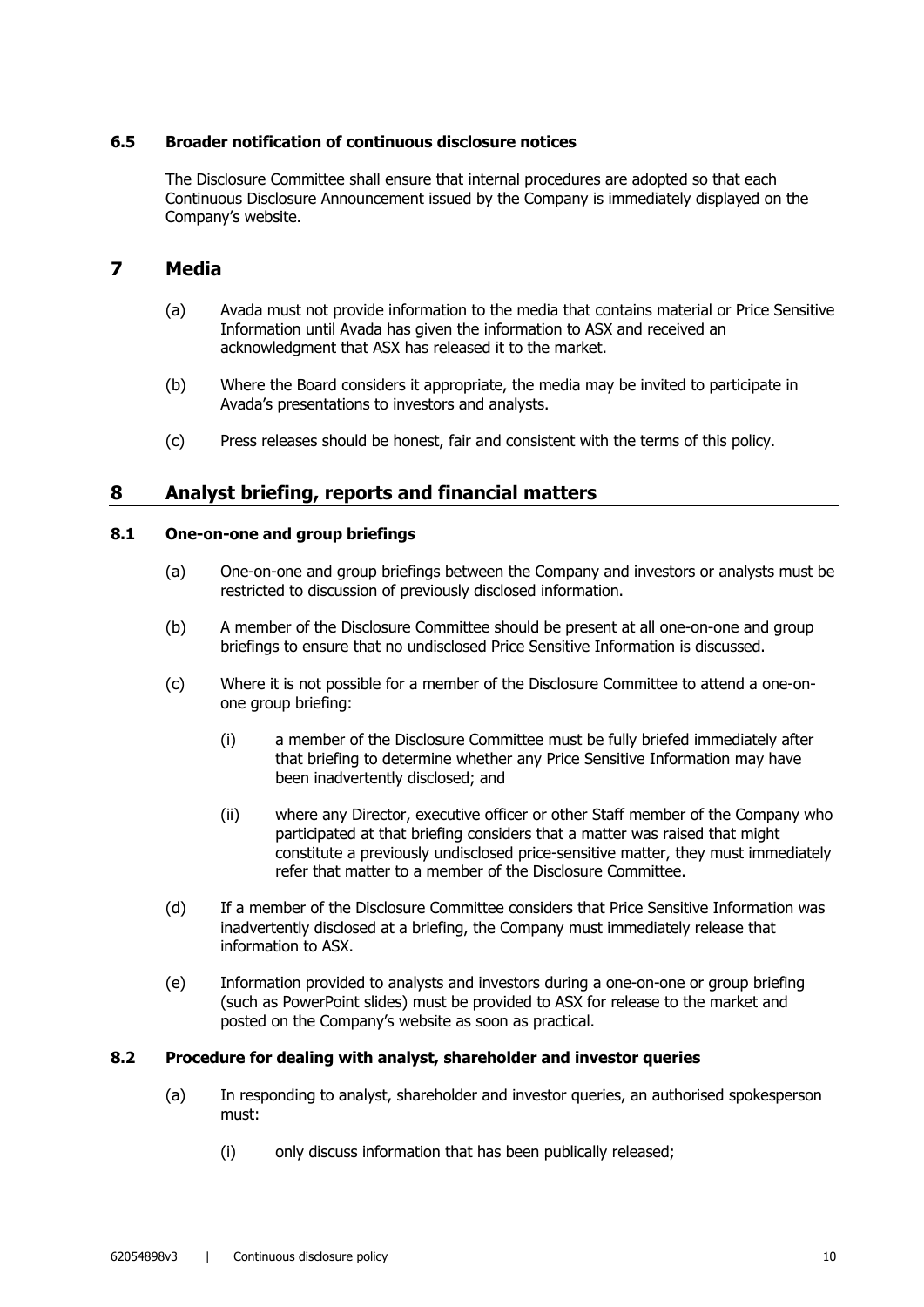- (ii) ensure all responses are balanced, factual and truthful; and
- (iii) confine comments on market analyst's financial projections to errors in factual information or underlying assumptions.
- (b) Where an analyst, shareholder or investor query can only be answered by disclosing Price Sensitive Information, an authorised spokesperson must decline to answer that query. The authorised spokesperson should then refer the query to a member of the Disclosure Committee so a formal decision can be made as to whether or not it is appropriate for the Company to disclose information relevant to that query.

#### **8.3 Analyst reports and forecasts**

- (a) If the Company resolves to comment on a report prepared by an analyst, the Company's comments must be restricted to information that the Company has publically disclosed or information that is in the public domain.
- (b) The Company must not comment on analysts forecasts regarding earnings projections for the Company except:
	- (i) where the forecast differs significantly from the Company's published earnings projections (if relevant); or
	- (ii) to correct any factual errors relating to publicly issued information and company statements.
- (c) Where the Company becomes aware that the market's earning projections on the Company differ significantly from the Company's published earnings projections or own earning estimates, the Company should issue a profit warning or company statement, if considered necessary by the CEO, to avoid a false market. Any such release should be approved by the Board prior to release.

#### **8.4 Market speculation**

- (a) The Company should not comment on market speculation and rumour unless:
	- (i) the relevant material is reasonably accurate and reasonably specific to a matter involving the Company;
	- (ii) there are factual errors contained in the speculation or rumour that could materially affect the Company;
	- (iii) there is a move in the price of Securities which is reasonably referable (in the opinion of the Disclosure Committee) to the speculation or rumour; or
	- (iv) the Company receives a formal request from ASX or a regulator (e.g. requiring the correction of a false market).
- (b) Any comments made by the Company in response to market speculation and rumour must be authorised by the Disclosure Committee and must be limited to correcting factual error.

#### **8.5 Finance Arrangements**

(a) Where the Company has in place or enters into new material financing arrangements or alters existing material financing arrangements which include terms that may be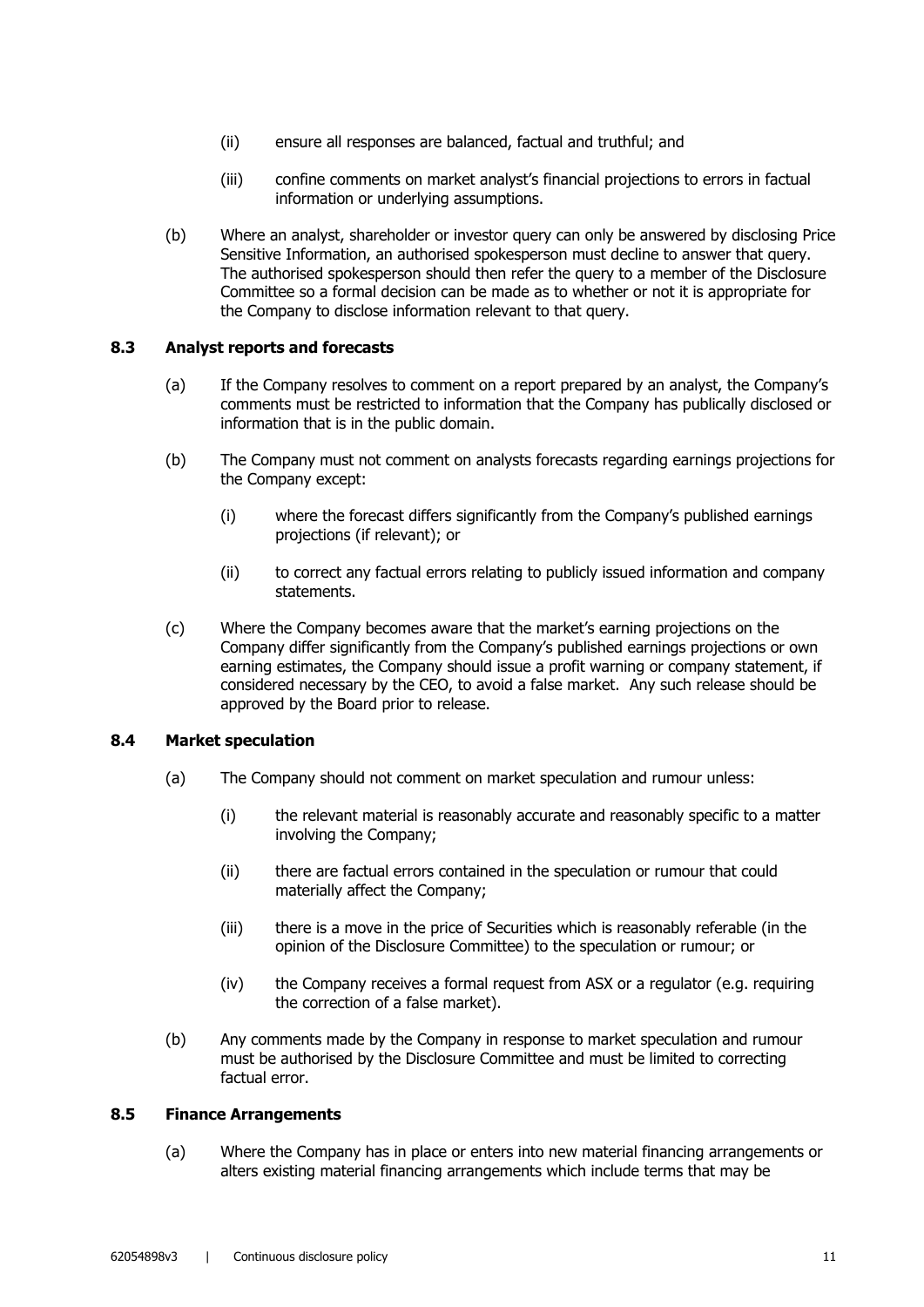activated upon the occurrence of certain events (particularly those beyond the control of the Company, such as market events), disclosure may be required under ASX Listing Rule 3.1 at the time that any such term is activated or becomes likely to be activated.

(b) The disclosure required may include the nature and terms of the arrangements, the trigger event and any other material information such as any impact that triggering of the term may have on the Company's relationship with its bankers. It may also be appropriate in some circumstances for the Company to request a trading halt if the Company is unable to immediately release the information.

#### **8.6 Margin loans by directors**

- (a) Directors must comply with the Company's securities trading policy before entering into a margin loan or similar arrangements concerning the Company's circumstances.
- (b) Where a Director has entered into margin loan or similar funding arrangements involving a material number of securities in the Company, ASX Listing Rule 3.1 may, in certain circumstances, operate to require the Company to disclose the key terms of the arrangements, including the number of securities involved, the trigger points, the right of the lender to sell unilaterally and any other material details.
- (c) Whether a margin loan arrangement is material under ASX Listing Rule 3.1 is a matter which the Company must decide having regard to the nature of its operations and the particular circumstances of the Company.

#### **8.7 Disclosure of presentations**

Where Avada gives a new and substantive investor or analyst presentations, it shall release a copy of the presentation materials on the ASX Market Announcements Platform ahead of the presentation.